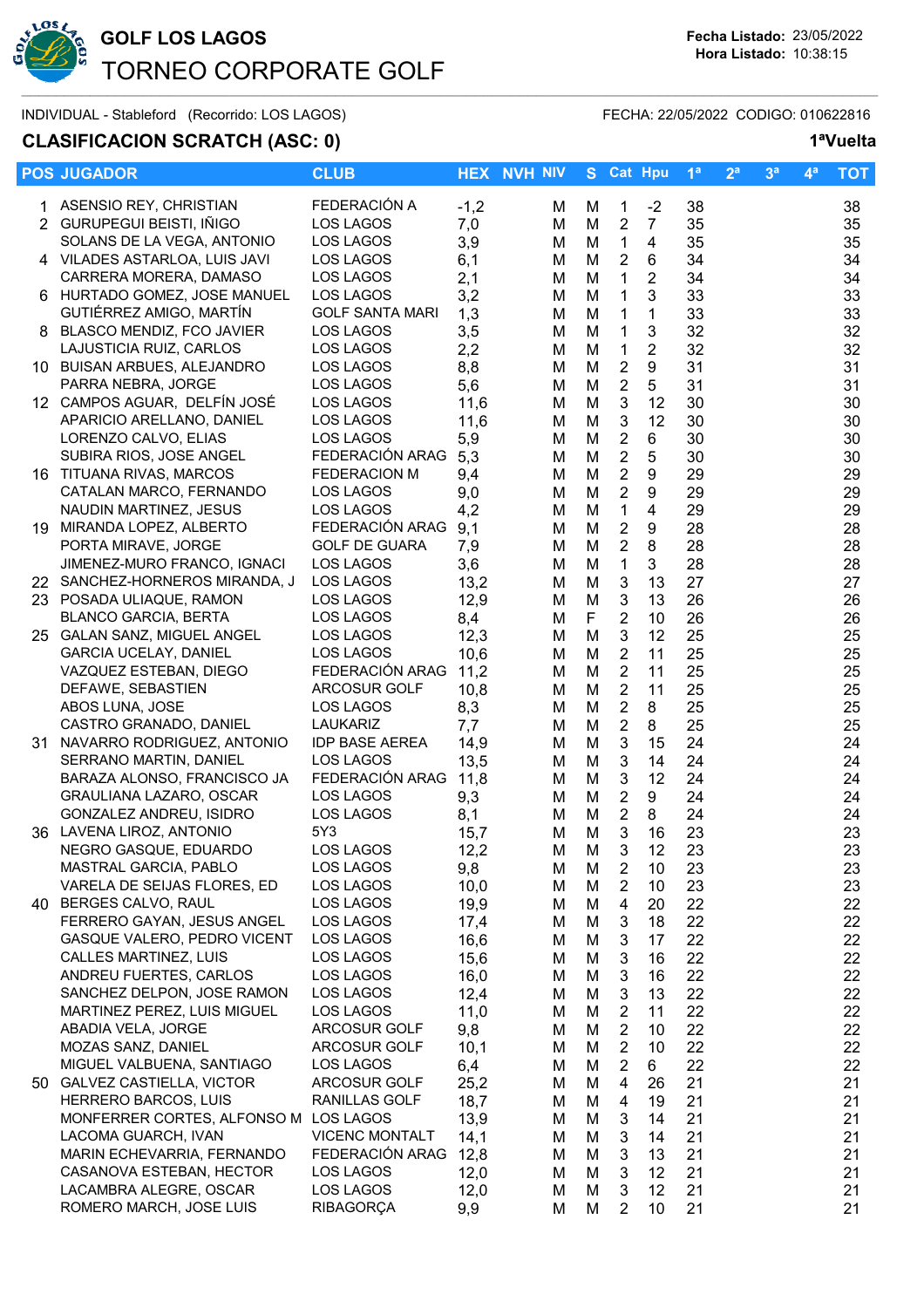

# **GOLF LOS LAGOS Fecha Listado:** 23/05/2022 TORNEO CORPORATE GOLF  $\sim$  . The sequence of the sequence of the sequence of the sequence of the sequence of the sequence of the sequence of the sequence of the sequence of the sequence of the sequence of the sequence of the sequence of the se

INDIVIDUAL - Stableford (Recorrido: LOS LAGOS) FECHA: 22/05/2022 CODIGO: 010622816

## **CLASIFICACION SCRATCH (ASC: 0) 1ªVuelta**

|     | <b>POS JUGADOR</b>                                        | <b>CLUB</b>                       |              | <b>HEX NVH NIV</b> |        | S Cat Hpu                                 |          | 1 <sup>a</sup> | 2 <sup>a</sup> | 3 <sup>a</sup> | $4^a$ | <b>TOT</b>      |
|-----|-----------------------------------------------------------|-----------------------------------|--------------|--------------------|--------|-------------------------------------------|----------|----------------|----------------|----------------|-------|-----------------|
|     | 58 LEBRERO GARCIA, BLAS                                   | LOS LAGOS                         | 17,3         | м                  | М      | 3                                         | 18       | 20             |                |                |       | 20              |
|     | MODREGO PUERTO, DAVID                                     | 5Y3                               | 16,6         | М                  | M      | $\sqrt{3}$                                | 17       | 20             |                |                |       | 20              |
|     | PUENTE AVELLANAS, JESUS                                   | 5Y3                               | 15,0         | м                  | M      | $\sqrt{3}$                                | 15       | 20             |                |                |       | 20              |
|     | <b>GARCIA MIGUEL, PABLO</b>                               | ARCOSUR GOLF                      | 15,1         | м                  | M      | $\ensuremath{\mathsf{3}}$                 | 15       | 20             |                |                |       | 20              |
|     | CERVERO GARCIA, JUAN                                      | 5Y3                               | 13,7         | М                  | M      | $\sqrt{3}$                                | 14       | 20             |                |                |       | 20              |
|     | MALO AREVALO, CARLOS                                      | LOS LAGOS                         | 11,3         | М                  | M      | $\sqrt{2}$                                | 11       | 20             |                |                |       | 20              |
| 64  | RODRIGUEZ VIÑAS, BASILIO                                  | LOS LAGOS                         | 23,3         | M                  | M      | $\overline{\mathbf{4}}$                   | 24       | 19             |                |                |       | 19              |
|     | REULA NUÑO, CARLOS                                        | PAL NEGRALEJO                     | 21,2         | М                  | M      | $\overline{4}$                            | 22       | 19             |                |                |       | 19              |
|     | RIEGO HERREROS, JOSE ANTONI                               | CAMPO LOGROÑO                     | 13,8         | М                  | M      | 3                                         | 14       | 19             |                |                |       | 19              |
|     | RAMIREZ CUBILLO, ALONSO                                   | RANILLAS GOLF                     | 12,3         | М                  | M      | 3                                         | 12       | 19             |                |                |       | 19              |
| 68. | USIETO PALLAS, DAVID                                      | ARCOSUR GOLF                      | 21,6         | М                  | M      | $\overline{\mathbf{4}}$                   | 22       | 18             |                |                |       | 18              |
|     | CALVO RUBIO, FRANCISCO JAVI                               | LOS LAGOS                         | 17,9         | м                  | M      | 3                                         | 18       | 18             |                |                |       | 18              |
|     | <b>GORMAZ PEREZ, ANTONIO</b>                              | LOS LAGOS                         | 17,2         | M                  | M      | 3                                         | 18       | 18             |                |                |       | 18              |
|     | GARCIA MARTIN, JOSEP LLUIS                                | <b>FEDERACION C</b>               | 17,3         | M                  | M      | 3                                         | 18       | 18             |                |                |       | 18              |
|     | ALAMAN PEREZ, JOSE ANTONIO<br>TEJEDA SANCHEZ, JOSE ANTONI | LOS LAGOS                         | 18,0         | M                  | M      | $\mathbf{3}$                              | 18       | 18             |                |                |       | 18              |
|     | VILLANOVA BARLUENGA, ALFRED                               | LOS LAGOS<br>LA PEÑAZA            | 16,9<br>16,2 | M                  | M<br>M | $\mathbf{3}$<br>$\ensuremath{\mathsf{3}}$ | 17<br>17 | 18<br>18       |                |                |       | 18<br>18        |
|     | <b>GISPERT OLIVA, MANUEL</b>                              | LOS LAGOS                         | 13,9         | M<br>М             | M      | $\mathbf{3}$                              | 14       | 18             |                |                |       | 18              |
|     | 76 TAJADA DUASO, MAURICIO                                 | LA PEÑAZA                         | 20,6         | M                  | M      | $\overline{4}$                            | 21       | 17             |                |                |       | 17              |
|     | MARTIN DURAN, PABLO                                       | LOS LAGOS                         | 19,5         | M                  | M      | $\overline{4}$                            | 20       | 17             |                |                |       | 17              |
|     | MARQUES VIRGILI, JORGE                                    | LOS LAGOS                         | 19,4         | м                  | M      | 4                                         | 20       | 17             |                |                |       | 17              |
|     | RODRIGUEZ MAÑAS, ALEJANDRO                                | FEDERACIÓN ARAG 18,6              |              | М                  | M      | 4                                         | 19       | 17             |                |                |       | 17              |
|     | PALACIN MORENO, FRANCISCO J                               | LOS LAGOS                         | 17,3         | М                  | M      | 3                                         | 18       | 17             |                |                |       | 17              |
| 81. | MACHIN ALVAREZ, LUIS                                      | LOS LAGOS                         | 36,0         | М                  | M      | 5                                         | 27       | 16             |                |                |       | 16              |
|     | BRICEÑO TERROBA, PABLO                                    | LOS LAGOS                         | 36,0         | M                  | M      | 5                                         | 27       | 16             |                |                |       | 16              |
|     | SERRANO BARCELÓ, CARLOS                                   | LOS LAGOS                         | 20,8         | M                  | M      | 4                                         | 21       | 16             |                |                |       | 16              |
|     | ORTIZ FUENTES, FERNANDO                                   | VILLA DE MADRID                   | 19,8         | м                  | M      | 4                                         | 20       | 16             |                |                |       | 16              |
|     | PEREZ JIMENEZ, FERNANDO                                   | LOS LAGOS                         | 14,5         | M                  | M      | $\mathbf{3}$                              | 15       | 16             |                |                |       | 16              |
|     | ASIAIN LACARRA, JESUS                                     | FEDERACIÓN ARAG 12,3              |              | М                  | M      | $\sqrt{3}$                                | 12       | 16             |                |                |       | 16              |
|     | 87 ALDEA LOMERO, IGNACIO                                  | FEDERACIÓN ARAG 26,8              |              | М                  | M      | $\sqrt{5}$                                | 27       | 15             |                |                |       | 15              |
|     | CAVERO SOLSONA, HECTOR                                    | ARCOSUR GOLF                      | 23,5         | М                  | M      | $\overline{4}$                            | 24       | 15             |                |                |       | 15              |
|     | AGUILAR ALEJANDRE, JESUS                                  | <b>LOS LAGOS</b>                  | 22,2         | М                  | M      | $\overline{4}$                            | 23       | 15             |                |                |       | 15              |
|     | <b>GUARDIA JIMENEZ, CARLOS</b>                            | FEDERACIÓN NAVA 18,9              |              | М                  | M      | 4                                         | 19       | 15             |                |                |       | 15              |
|     | MARTINEZ MIRAVETE, PAULA                                  | LA PEÑAZA                         | 14,3         | M                  | F      | $\mathbf{3}$                              | 16       | 15             |                |                |       | 15              |
|     | 92 LLERA GARCES, MARIA TERESA                             | LOS LAGOS                         | 24,3         | М                  | F      | $\overline{4}$                            | 27       | 14             |                |                |       | 14              |
|     | BRADEANU, CLAUDIO NICOLAE                                 | <b>LOS LAGOS</b>                  | 36,0         | M                  | M      | 5                                         | 27       | 14             |                |                |       | 14              |
|     | <b>TORRES ROYO, OSCAR</b>                                 | FEDERACIÓN ARAG 25,8              |              | М                  | М      | 4                                         | 27       | 14             |                |                |       | 14              |
|     | <b>BRICEÑO TERROBA, LUIS</b><br>LOPEZ MILLAN, IGNACIO     | LOS LAGOS<br>FEDERACIÓN ARAG 25,0 | 25,4         | M                  | M      | 4                                         | 26       | 14             |                |                |       | 14              |
|     | ANGLADA MONTSERRATE, MARIA                                | LOS LAGOS                         | 18,7         | м                  | M<br>F | 4<br>4                                    | 26<br>21 | 14<br>14       |                |                |       | 14<br>14        |
|     | ZUAZO ITURBE, MITXELKO                                    | CALATAYUD GOLF                    | 19,8         | м<br>м             | M      | 4                                         | 20       | 14             |                |                |       | 14              |
|     | <b>GASQUE LLERA, SILVIA</b>                               | 5Y3                               | 17,2         | м                  | F      | 3                                         | 19       | 14             |                |                |       | 14              |
|     | SESE MONTEAGUDO, JOSE MANUE LOS LAGOS                     |                                   | 15,5         | м                  | M      | 3                                         | 16       | 14             |                |                |       | 14              |
|     | 101 CRAIVAN, ANDREI                                       | <b>ARCOSUR GOLF</b>               | 24,6         | м                  | M      | 4                                         | 25       | 13             |                |                |       | 13              |
|     | REQUEJO TORCAL, ALFONSO JAV                               | LOS LAGOS                         | 21,3         | м                  | M      | 4                                         | 22       | 13             |                |                |       | 13              |
|     | MOSQUERA CHAVOY, ALVARO                                   | CAMPO LOGROÑO                     | 21,7         | M                  | M      | 4                                         | 22       | 13             |                |                |       | 13              |
|     | BERMUDEZ PEDRO, JOSE MANUEL                               | LOS LAGOS                         | 20,3         | м                  | M      | 4                                         | 21       | 13             |                |                |       | 13              |
|     | PALACIO DE PARADA, RAFAEL.                                | LOS LAGOS                         | 16,3         | м                  | M      | 3                                         | 17       | 13             |                |                |       | 13              |
| 106 | LARROSA DE BENITO, SAMA                                   | LOS LAGOS                         | 26,5         | м                  | F      | 5                                         | 29       | 12             |                |                |       | 12              |
|     | ROMERO SANCHEZ, FERNANDO                                  | LA PEÑAZA                         | 26,5         | м                  | M      | 5                                         | 27       | 12             |                |                |       | 12              |
|     | PEREZ MIGUEL, JOSE GABRIEL                                | LOS LAGOS                         | 26,5         | м                  | M      | 5                                         | 27       | 12             |                |                |       | 12 <sub>2</sub> |
|     | CORROCHANO ESCORIHUELA, FRA LOS LAGOS                     |                                   | 23,8         | м                  | M      | 4                                         | 25       | 12             |                |                |       | 12              |
|     | ARNAU USON, JESUS                                         | <b>IDP BASE AEREA</b>             | 22,5         | м                  | M      | 4                                         | 23       | 12             |                |                |       | 12              |
|     | ROONEY, CLIVE                                             | LOS LAGOS                         | 21,0         | м                  | M      | 4                                         | 22       | 12             |                |                |       | 12              |
|     | LAGUNAS REDAL, LUIS                                       | LOS LAGOS                         | 16,4         | M                  | M      | 3                                         | 17       | 12             |                |                |       | 12              |
|     | 113 ALONSO ESTECHA, Mª CARMEN                             | LOS LAGOS                         | 27,4         | м                  | F      | 5                                         | 29       | 11             |                |                |       | 11              |
|     | CHAMARRO MORENO, FRANCISCO                                | 5Y3                               | 25,9         | M                  | M      | 4                                         | 27       | 11             |                |                |       | 11              |